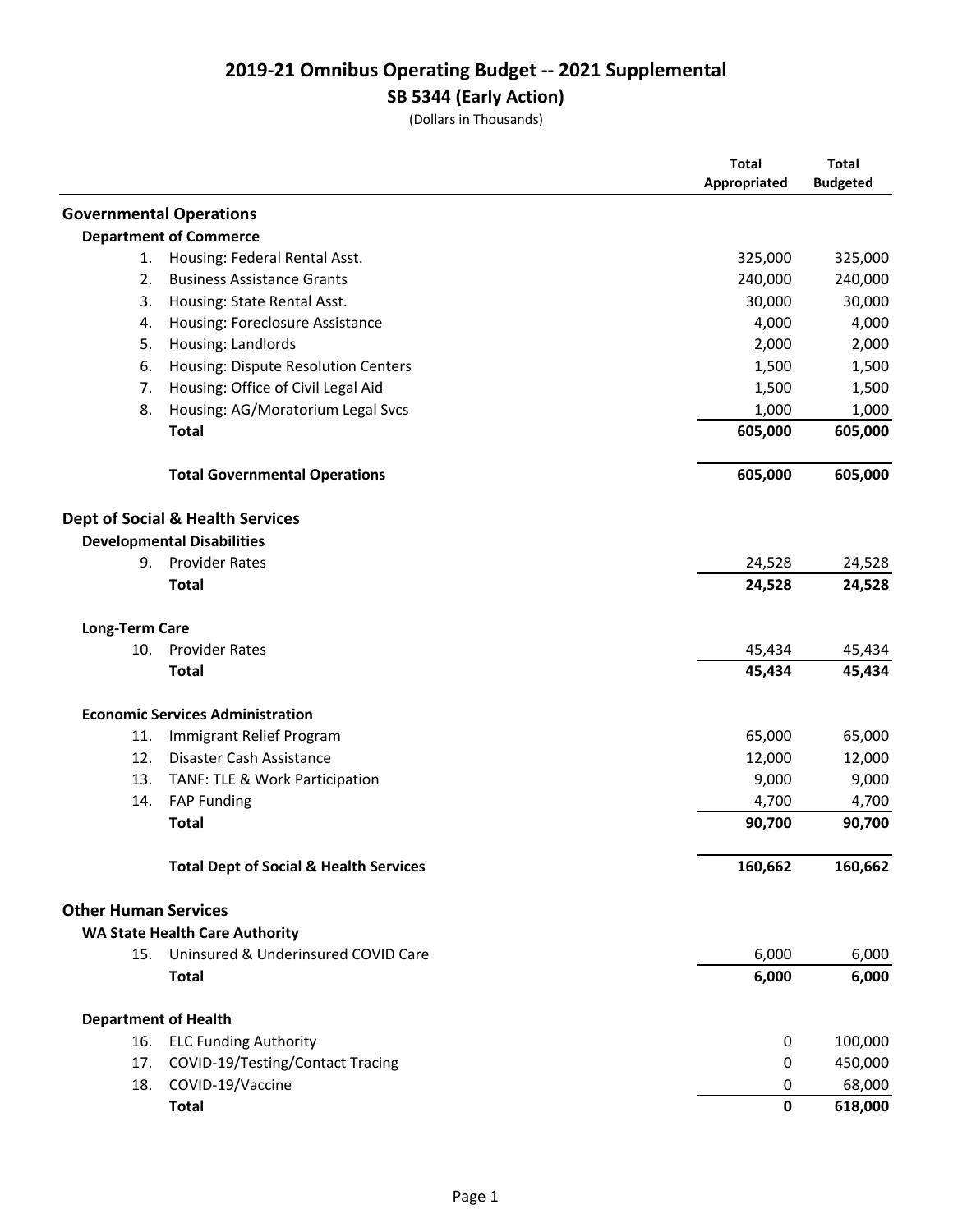# **2019-21 Omnibus Operating Budget -- 2021 Supplemental**

# **SB 5344 (Early Action)**

(Dollars in Thousands)

|                               |                                           | <b>Total</b> | <b>Total</b>    |
|-------------------------------|-------------------------------------------|--------------|-----------------|
|                               |                                           | Appropriated | <b>Budgeted</b> |
|                               | <b>Children, Youth, and Families</b>      |              |                 |
| 19.                           | <b>Grants to State Subsidy Providers</b>  | 28,800       | 28,800          |
| 20.                           | Adjust School-Age Provider Rate           | 10,600       | 10,600          |
| 21.                           | <b>Grants to Non-subsidy Providers</b>    | 6,000        | 6,000           |
| 22.                           | New Subsidized Slots Incentive            | 4,000        | 4,000           |
| 23.                           | FFN Provider Incentives                   | 600          | 600             |
|                               | <b>Total</b>                              | 50,000       | 50,000          |
|                               | <b>Total Other Human Services</b>         | 56,000       | 674,000         |
| <b>Natural Resources</b>      |                                           |              |                 |
|                               | <b>Department of Agriculture</b>          |              |                 |
| 24.                           | <b>Food Assistance</b>                    | 26,392       | 26,392          |
|                               | <b>Total</b>                              | 26,392       | 26,392          |
|                               | <b>Total Natural Resources</b>            | 26,392       | 26,392          |
| <b>Public Schools</b>         |                                           |              |                 |
|                               | <b>General Apportionment</b>              |              |                 |
| 25.                           | <b>Federal ESSER Grants</b>               | 668,130      | 668,130         |
| 26.                           | Non-Public Schools Assistance             | 46,263       | 46,263          |
|                               | <b>Total</b>                              | 714,393      | 714,393         |
|                               | <b>Total Public Schools</b>               | 714,393      | 714,393         |
| <b>Higher Education</b>       |                                           |              |                 |
|                               | <b>Student Achievement Council</b>        |              |                 |
| 27.                           | <b>Undocumented Student Relief Grants</b> | 5,000        | 5,000           |
|                               | <b>Total</b>                              | 5,000        | 5,000           |
|                               | <b>Total Higher Education</b>             | 5,000        | 5,000           |
| <b>Special Appropriations</b> |                                           |              |                 |
|                               | <b>Special Approps to the Governor</b>    |              |                 |
| 28.                           | <b>Testing and Contact Tracing</b>        | 438,000      | 438,000         |
| 29.                           | Epidemiology & Laboratory Capacity        | 100,000      | 100,000         |
| 30.                           | Vaccine Grant                             | 68,000       | 68,000          |
| 31.                           | Coronavirus Relief Fund                   | 12,000       | 12,000          |
|                               | <b>Total</b>                              | 618,000      | 618,000         |
|                               | <b>Total Special Appropriations</b>       | 618,000      | 618,000         |
|                               | <b>Grand Total</b>                        | 2,185,447    | 2,803,447       |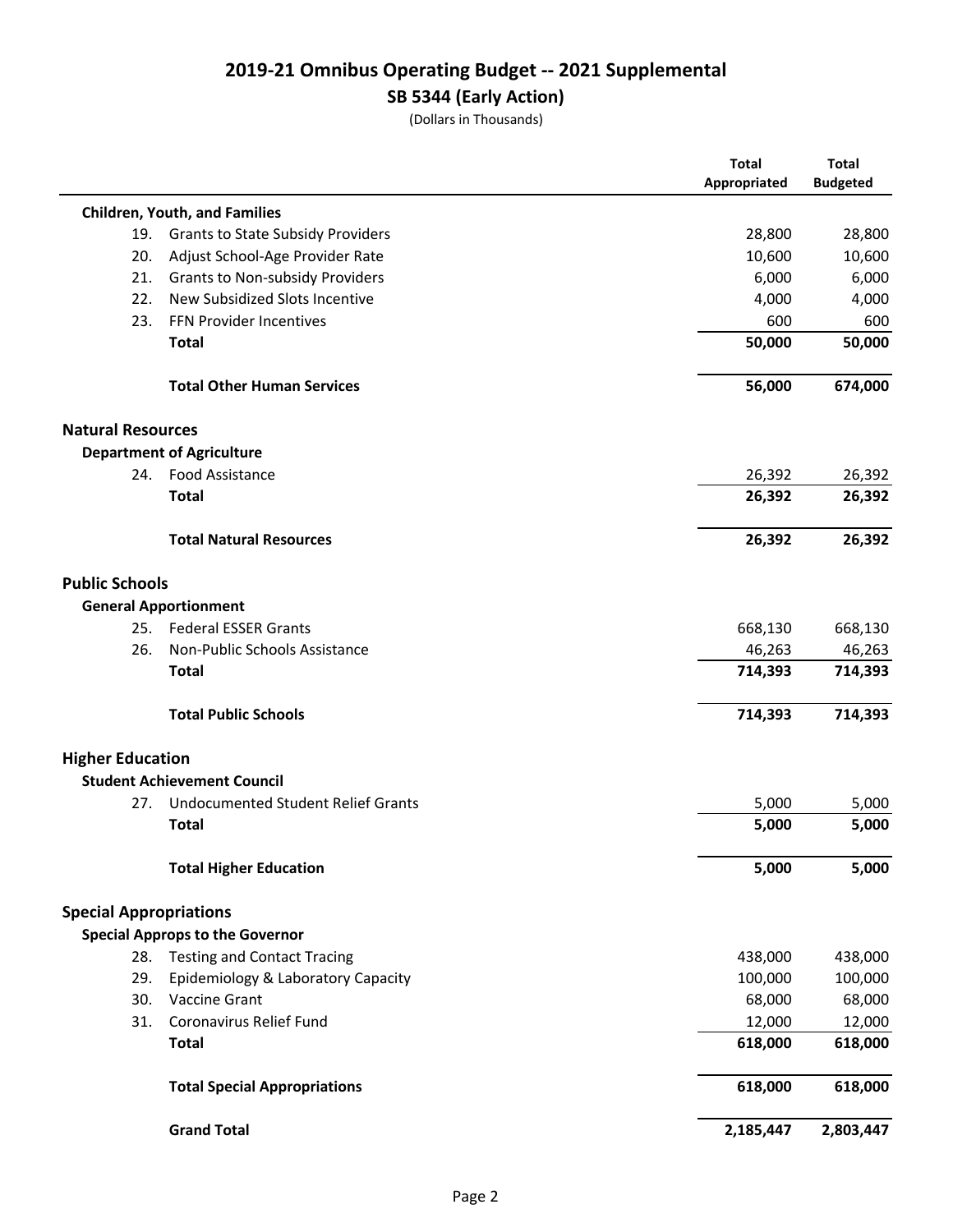(Dollars in Thousands)

## **Governmental Operations** *Comments:* **Department of Commerce**

## **1. Housing: Federal Rental Asst.**

Federal fund appropriation authority is provided to reflect anticipated federal funding for emergency rental and utility assistance for low-income households who cannot pay rent due to the COVID-19 pandemic. An allocation made in the Coronavirus Response and Relief Supplemental Appropriations act (CRRSA) is used to fund this program.

## **2. Business Assistance Grants**

Federal funding is provided for small business assistance grants. Coronavirus Relief Fund (CRF) is used to fund these grants.

## **3. Housing: State Rental Asst.**

Federal funding is provided for the Eviction Rental Assistance Program. Coronavirus Relief Fund (CRF) is used to fund this program. Of this funding, \$16 million is provided for local housing providers to contract with by-and-for organizations to conduct outreach and assist community members in applying for rental assistance.

## **4. Housing: Foreclosure Assistance**

Federal Funding is provided for foreclosure prevention and assistance services, including housing counseling, mediation, and low-income legal services. The Department may contract with other state agencies to carry out these activities. Coronavirus Relief Fund (CRF) is used to fund this program.

## **5. Housing: Landlords**

Federal funding is provided to small business landlords for mitigation of rental income losses from elective non-payor tenants during the state's eviction moratorium. Coronavirus Relief Fund (CRF) is used to fund this program.

## **6. Housing: Dispute Resolution Centers**

Federal funding are provided for a contract with dispute resolution centers to provide resolution services relating to evictions. Coronavirus Relief Fund (CRF) is used to fund this program.

## **7. Housing: Office of Civil Legal Aid**

Federal funding are provided to contract with the Office of Civil Legal Aid to provide legal aid to low-income individuals and families on matters relating to evictions, housing, and utilities. Coronavirus Relief Fund (CRF) is used to fund this program.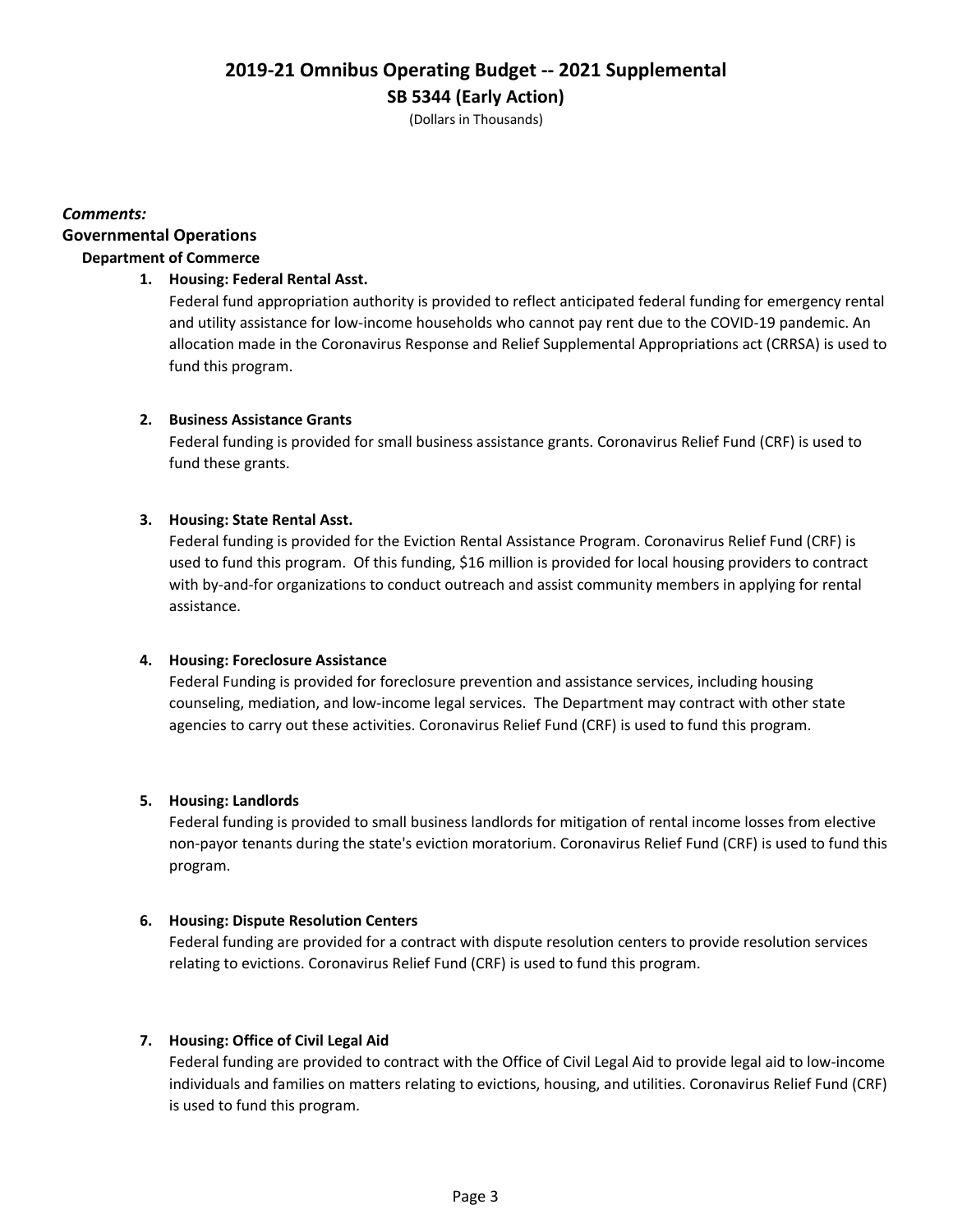(Dollars in Thousands)

## **8. Housing: AG/Moratorium Legal Svcs**

Federal funding is provided to contract with the Office of the Attorney General for legal work relating to the eviction moratorium extended in Governor's Proclamation 20-19.5. Coronavirus Relief Fund (CRF) is used to fund this program.

## **Dept of Social & Health Services**

## **Developmental Disabilities**

## **9. Provider Rates**

Federal appropriation authority is provided to extend the COVID-19 rate enhancements offered to contracted long-term care/DDA providers in January-March 2021 through April-June 2021, in combination with state funds in the Department of Social and Health Service's base budget.

#### **Long-Term Care**

#### **10. Provider Rates**

Federal appropriation authority is provided to extend the COVID-19 rate enhancements offered to contracted long-term care/DDA providers in January-March 2021 through April-June 2021, in combination with state funds in the Department of Social and Health Service's base budget.

#### **Economic Services Administration**

#### **11. Immigrant Relief Program**

Funding is provided in FY 21 for the continuation of benefits under the Immigrant Relief Program, provided to immigrants who are ineligible for federally funded benefits provided in response to the coronavirus pandemic.

#### **12. Disaster Cash Assistance**

Funding is provided in FY 21 for the Disaster Cash Assistance Program which allows both individuals and families without children to receive cash benefits during the coronavirus pandemic.

#### **13. TANF: TLE & Work Participation**

Funding is provided in FY 21 for the increased caseload as a result of the suspension of the 60-month time limit and suspension of imposition of sanctions for nonparticipation in WorkFirst activities by recipients of benefits under the Temporary Assistance to Needy Families program.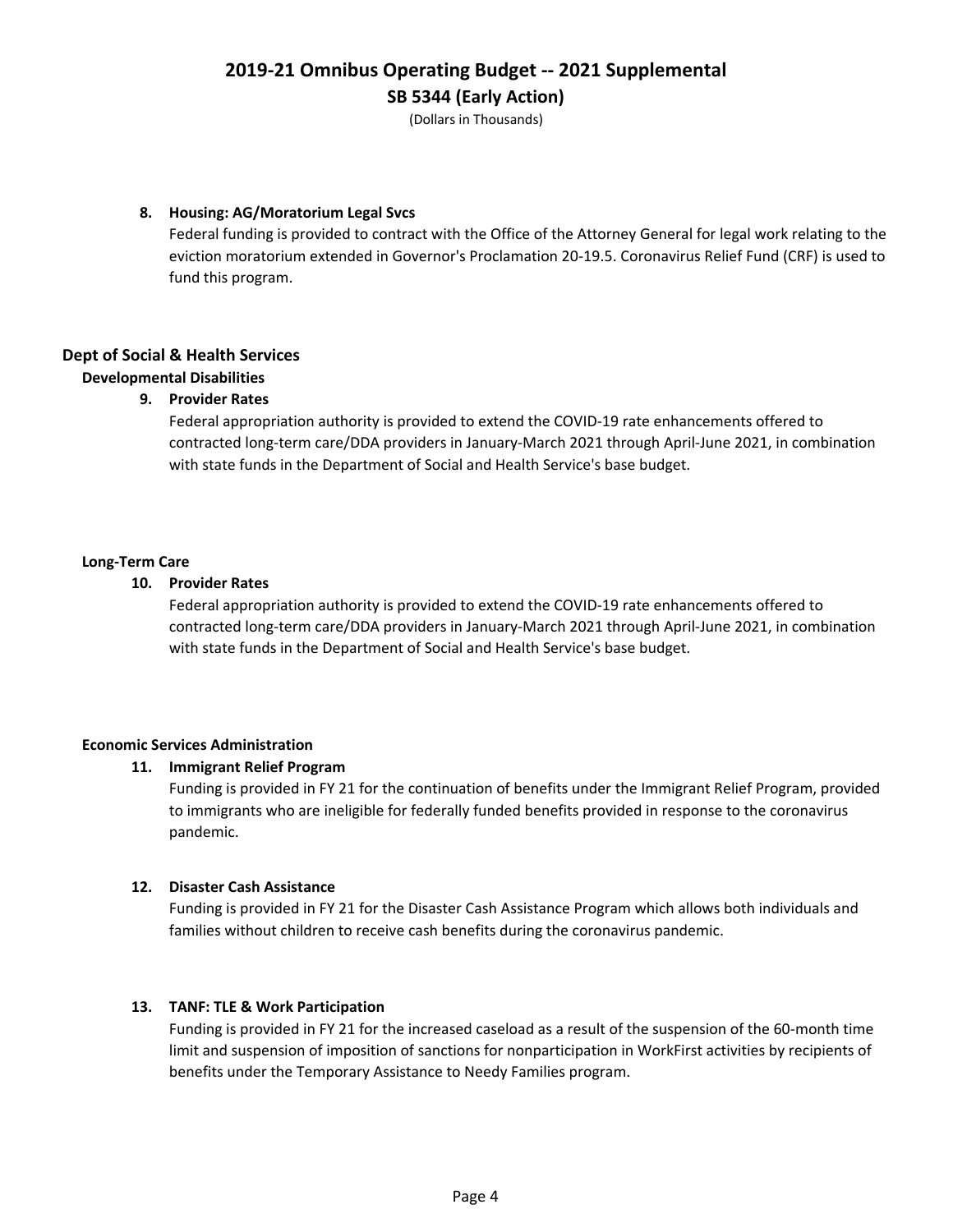(Dollars in Thousands)

## **14. FAP Funding**

Funding is provided in FY 2021 to increase the benefit under the Food Assistance Program so the benefit levels are in parity with benefits under the Supplemental Nutritional Assistance Program from January 1, 2021 through March 31, 2021.

## **Other Human Services**

#### **WA State Health Care Authority**

## **15. Uninsured & Underinsured COVID Care**

Funding is provided for one-time grants for rural health centers, federally qualified health centers, and free clinics to provide health care services for uninsured and underinsured patients, regardless of immigration status, for the treatment of any health condition that is further complicated by the past or present treatment of the illness caused by the severe acute respiratory syndrome coronavirus 2 (COVID-19).

#### **Department of Health**

#### **16. ELC Funding Authority**

Funding authority is provided in FY 21 for the Epidemiology Lab Capacity grant for testing, contact tracing, care coordination, outbreak response, data collection and analysis, and other activities in the department's response to COVID-19.

#### **17. COVID-19/Testing/Contact Tracing**

Funding is provided in FY 21 for testing, contact tracing, care coordination, outbreak response, data collection and analysis, and other activities in the department's response to COVID-19.

#### **18. COVID-19/Vaccine**

Funding is provided in FY 21 for the department to plan for, prepare for, and deploy the COVID-19 vaccine.

#### **Children, Youth, and Families**

#### **19. Grants to State Subsidy Providers**

Funding is provided for grants to licensed providers who serve children ages birth to 13 and who accept state subsidies. Base grant amounts are \$6,500, with an additional \$100 provided for each licensed slot over 65 slots.

#### **20. Adjust School-Age Provider Rate**

Funding is provided for the department to pay providers at the regional preschool rate for school-age children through April 2021.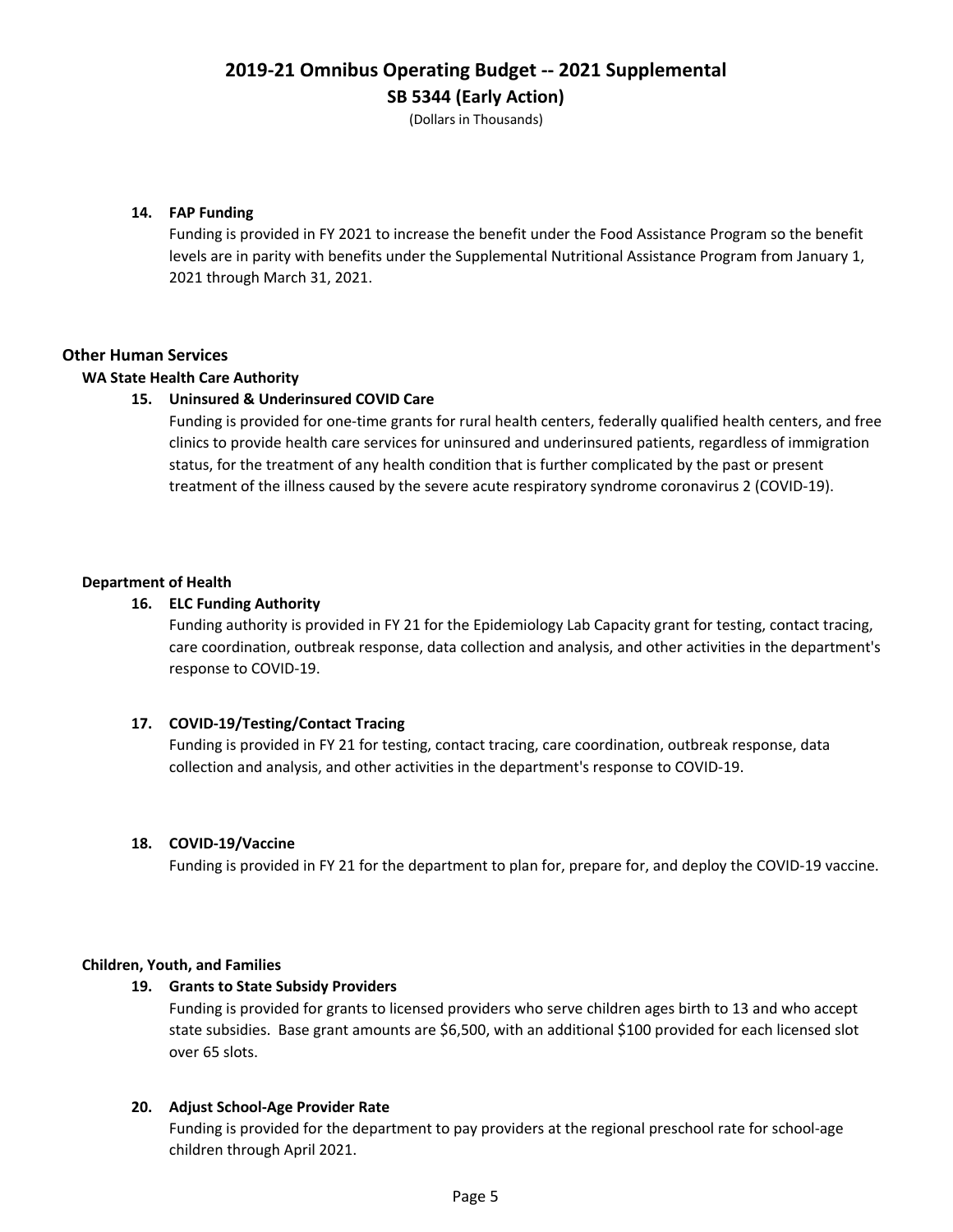(Dollars in Thousands)

#### **21. Grants to Non-subsidy Providers**

Funding is provided for grants to licensed providers who serve children ages birth to 13 and who do not accept subsidies. Grant amounts are \$6,500.

#### **22. New Subsidized Slots Incentive**

Funding is provided for the department to incentivize providers to take new subsidized slots.

## **23. FFN Provider Incentives**

Funding is provided for incentives of \$250 to family, friends, and neighbor providers.

## **Natural Resources**

#### **Department of Agriculture**

#### **24. Food Assistance**

Federal funding is provided to support food assistance programs. Coronavirus Relief Fund as well as an allocation made in the Coronavirus Response and Relief Supplemental Appropriations Act (CRRSA) are used to increase funding for these programs. Flexibility around specific uses, subject to limitations imposed by federal grantors, is provided.

## **Public Schools**

## **General Apportionment**

## **25. Federal ESSER Grants**

Federal funding allocated by the COVID-19 Economic Relief Bill is provided for allowable uses of the Elementary and Secondary School Emergency Relief (ESSER) fund. This portion of ESSER fund must be provided as subgrants to school districts and other local education agencies.

## **26. Non-Public Schools Assistance**

Funding is provided for allocations from the governor's emergency education relief fund to provide emergency assistance to non-public schools, as authorized in P.L. 116-260, Division M, Sec. 312(d), the consolidated appropriations act, 2021.